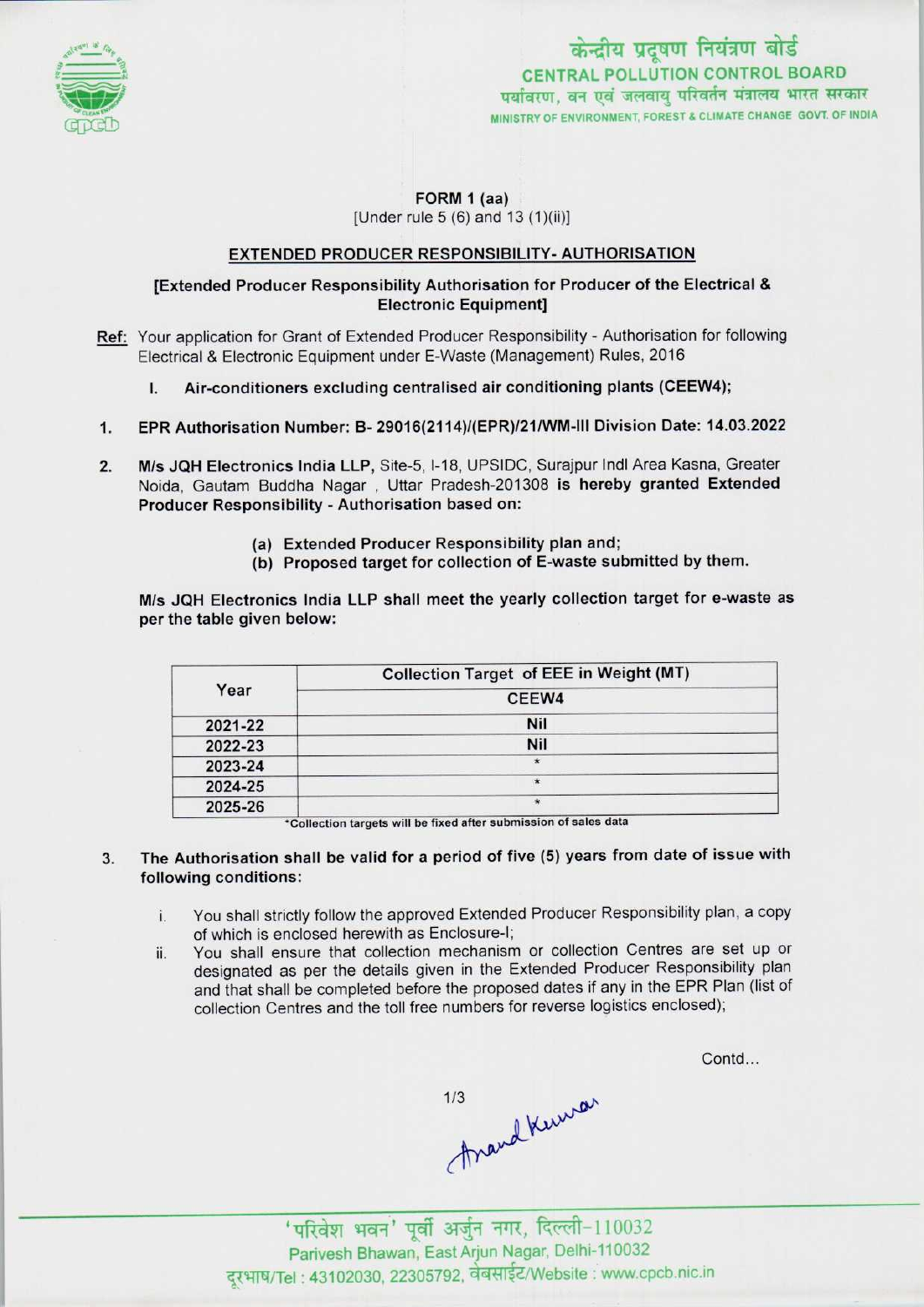

From pre page...

- iii. You shall ensure that all the collected e-waste is channelized to recycler/dismantler M/s E-waste Recyclers India, Shed No.15, Roz ka Meo Industrial Area, Nuh, Haryana and records shall be maintained at recycler/dismantler and your end;
- iv. You shall maintain records, in Form-2 of these Rules, of e-waste and make such records available for scrutiny by Central Pollution Control Board;
- v. You shall file annual returns in Form-3 to the Central Pollution Control Board on or before 30th day of June following the financial year to which that returns relates.

# vi. General Terms & Conditions of the Authorisation:

- a.The authorisation shall comply with provisions of the Environment (Protection) Act, 1986 and the E-waste (Management) Rules,2016 made there under;
- b. The authorisation or its renewal shall be produced for inspection at the request of an officer authorised by the Central Pollution Control Board;
- c.Any change in the approved Extended Producer Responsibility plan should be informed to Central Pollution Control Board within 15 days on which decision shall be communicated by Central Pollution Control Board within sixty days;
- d. It is the duty of the authorised person to take prior permission of the Central Pollution Control Board to close down any collection centre/points or any other facility which are part of the EPR plan;
- e. An application for the renewal of authorisation shall be made as laid down in subrule (vi) of rule of 13(1) the E-Waste (Management) Rules, 2016;
- f. The Board reserves right to cancel/amend/revoke the authorisation at any time as perthe policy of the Board or Government.

## vii. Additional Conditions: -

- a)That the applicant will submit annual sales data along with annual returns;
- b) That the applicant has to ensure that the addresses of collection points provided by them in their EPR Plan are correct and traceable and the collection points/centres are functional;
- c) That the applicant will submit revised application for grant of EPR Authorisation in case of applicant adding/changing PRO or changing its EPR Plan;

Contd...

 $2/3$ 

France Known